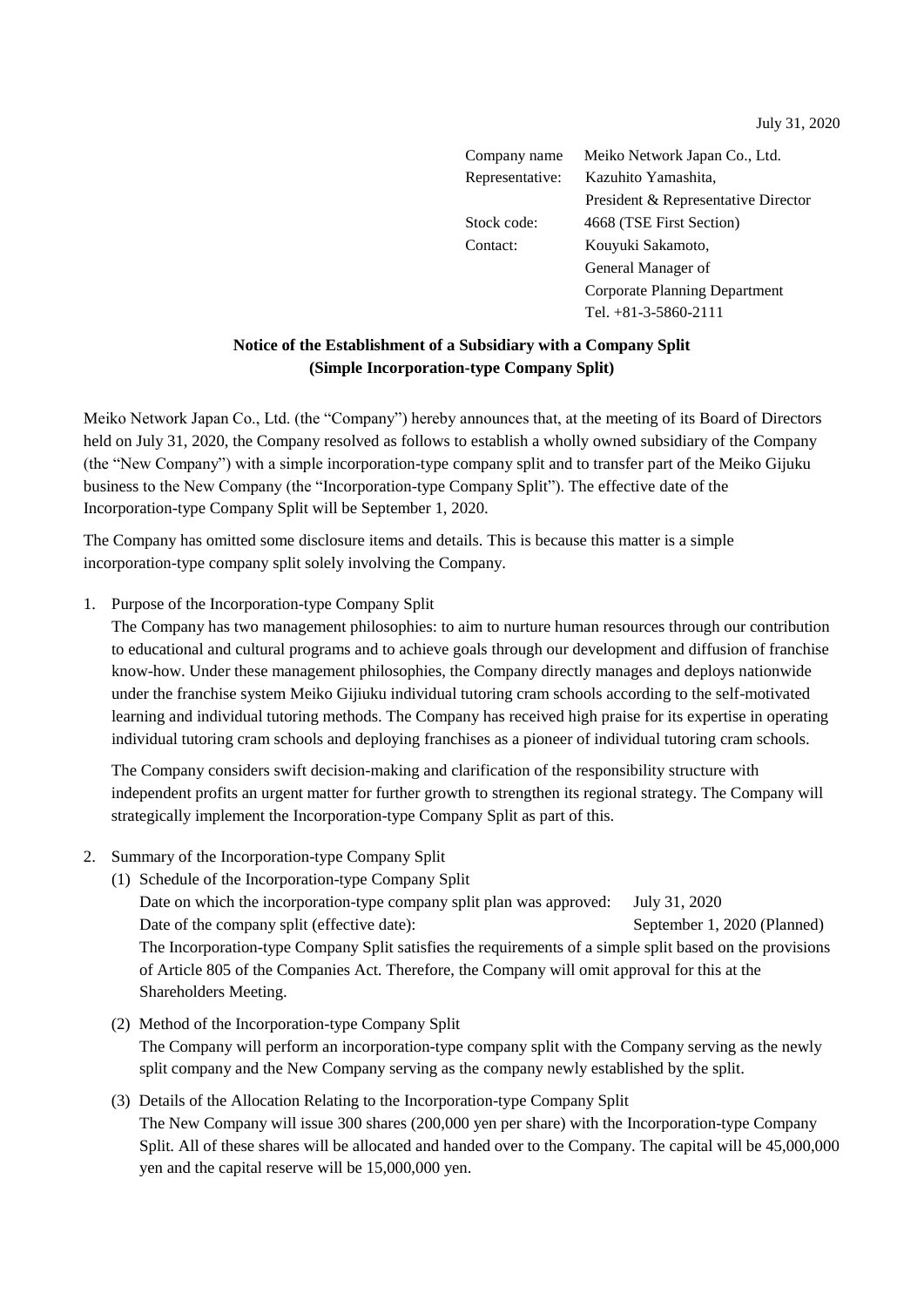- (4) Handling of Share Warrants and Warrant Bonds due to the Incorporation-type Company Split There are no applicable matters.
- (5) Capital Increase/Decrease due to the Incorporation-type Company Split There will be no changes to the capital of the Company due to the Incorporation-type Company Split.
- (6) Rights and Obligations Inherited by the New Company The New Company will inherit some of the assets, liabilities, contractual statuses, and associated rights and obligations relating to the Meiko Gijuku business from the Company on the effective date. However, this will exclude those established separately in the incorporation-type company split plan approved on July 31, 2020.
- (7) Expectation of Fulfilling Liabilities

The Company has determined there is an expectation of fulfilling the liabilities of the New Company with a coming repayment period after the effective date of the Incorporation-type Company Split.

|                                              | <b>Split Company</b>                     | New Company                         |
|----------------------------------------------|------------------------------------------|-------------------------------------|
| Name of company                              | Meiko Network Japan Co., Ltd.            | One link Co., Ltd.                  |
| <b>Address</b>                               | 7-20-1 Nishi-Shinjuku, Shinjuku Ward,    | 3-1-1 Nishishoji, Minoh City, Osaka |
|                                              | Tokyo                                    |                                     |
| Name and title of representative             | Kazuhito Yamashita, President &          | Hajime Tabara, President            |
|                                              | Representative Director                  |                                     |
| <b>Business description</b>                  | Meiko Gijuku direct management business, | Meiko Gijuku business               |
|                                              | Meiko Gijuku franchise business and      |                                     |
|                                              | afterschool childcare business           |                                     |
| Capital                                      | 972,512,000 yen                          | 50,000,000 yen (Planned)            |
| Date of establishment                        | September 1984                           | September 1, 2020 (Planned)         |
| Number of outstanding shares                 | 27,803,600                               | 300 (Planned)                       |
| Accounting period                            | August 31                                | August 31                           |
| Major shareholders and<br>shareholding ratio | Meiko Kyoiku Kenkyujo: 7.53%             |                                     |
|                                              | Hirotake Watanabe: 6.76%                 |                                     |
|                                              | Gakken Holdings Co., Ltd.: 4.27%         | Meiko Network Japan Co., Ltd.: 100% |
|                                              | Meiko Co., Ltd.: 3.77%                   |                                     |
|                                              | Yoshiko Okui: 2.99%                      |                                     |
| Financial position and Business              | Fiscal Year Ended August 31, 2019        |                                     |
| performance                                  | (Consolidated)                           |                                     |
| Net assets                                   | 14,414 million yen                       |                                     |
| <b>Total</b> assets                          | 19,765 million yen                       |                                     |
| Net assets per share                         | 542.21 yen                               |                                     |
| Consolidated net sales                       | 19,967 million yen                       |                                     |
| Consolidated operating<br>income             | 1,775 million yen                        |                                     |
| Consolidated ordinary income                 | 1,907 million yen                        |                                     |
| Net income attributable to                   | 958 million yen                          |                                     |
| owners of parent                             |                                          |                                     |
| Consolidated net income per                  | 36.08 yen                                |                                     |
| share (yen)                                  |                                          |                                     |

(8) Overview of the Parties Concerned in the Incorporation-type Company Split